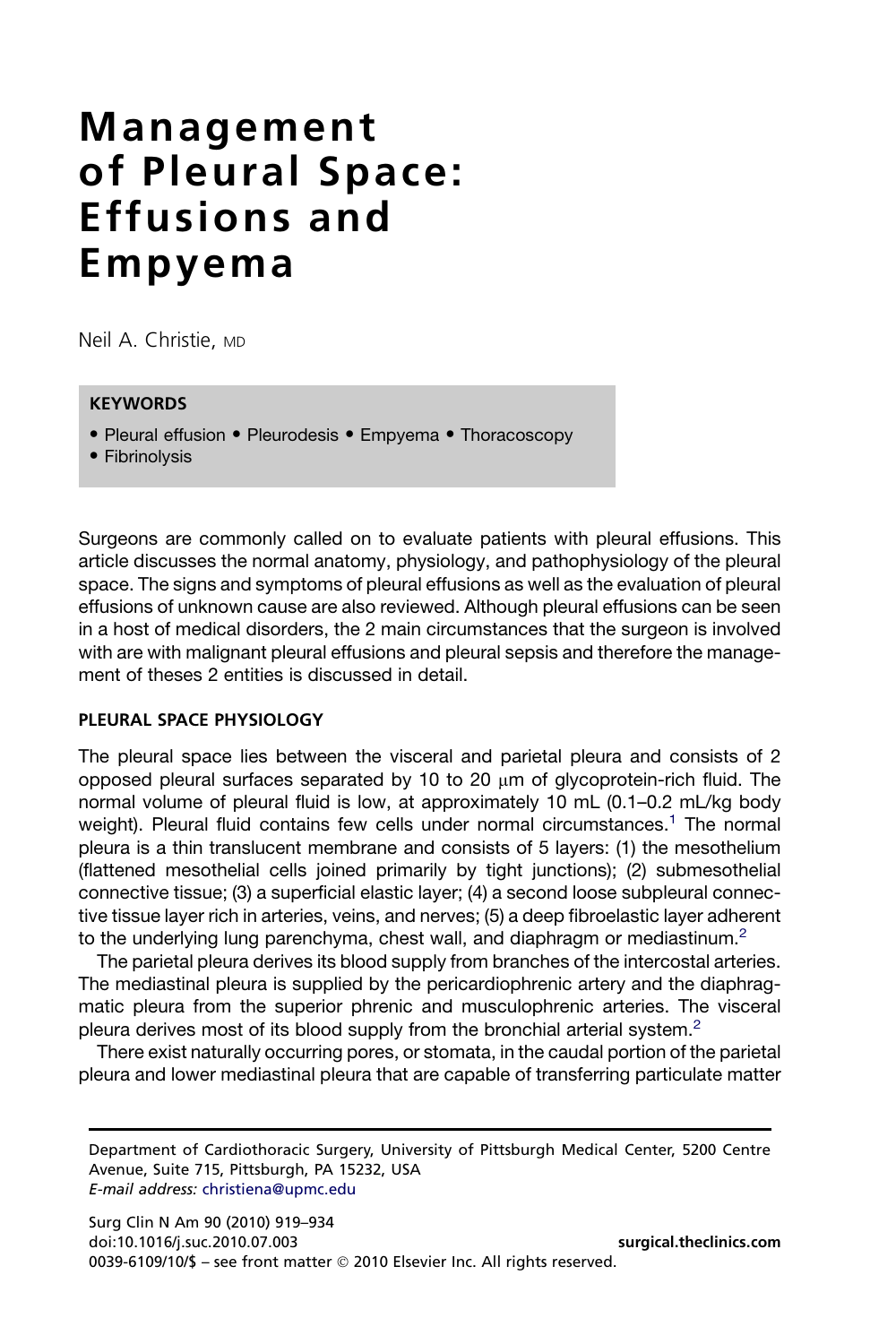and cells directly into lymphatic channels for removal. Most of the fluid that accumulates abnormally in the pleural space is derived from the lung through the visceral pleura and is absorbed primarily thorough the parietal pleura. $3$  In disease states, excess production and/or decreased absorption of lymph is responsible for the generation of effusions.

#### **Evaluation of Pleural Effusions** Evaluation of Pleural Effusions

Causes of effusions are manifold. They can be classified as transudative with a low protein content (found in congestive heart failure, cirrhosis, nephrotic syndrome) or as exudative with a high protein content (found in cancer, infection, pulmonary emboli, pancreatitis, collagen vascular disease, drug-induced conditions, hemothorax, chylothorax).[4](#page-13-0)

The clinical scenario is helpful in determining the cause of an effusion. Signs or symptoms of infection, history of malignancy, or associated medical diseases such as cardiac failure or kidney or liver disease can be helpful in determining the cause of an effusion.

Small pleural effusions are asymptomatic. Large pleural effusions can cause dyspnea, cough, and chest discomfort.

Effusions are generally seen on chest radiograph. Small pleural effusions may be evident as blunting of the costophrenic angle. A lateral decubitus film can confirm an effusion to be free flowing. Loculated effusions are harder to diagnose on a standard chest radiograph. Ultrasound can detect a loculated effusion and also determine an appropriate site for thoracentesis. A computed axial tomography (CAT) scan is useful in the evaluation of pleural effusions. It can determine the size and the location of the effusion and it also gives information regarding associated underlying parenchymal and pleural abnormalities.

Thoracentesis is useful to determine the cause of an effusion. Pleural fluid evaluation should include cytologic evaluation, culture, cell count, and differential and simultaneous pleural fluid and serum protein, glucose and lactate dehydrogenase (LDH) levels. Effusions are classified as exudative or transudative based on protein and LDH levels. (Exudate  $=$  pleural fluid protein/serum protein >0.5 and pleural fluid LDH/serum LDH > 0.6.<sup>[4](#page-13-0)</sup>) Malignant cells on cytologic evaluation indicate an underlying malignancy causing the effusion. Although the specificity of cytologic analysis is high, the sensitivity of a single cytologic evaluation can be as low as 50% and therefore often more invasive procedures may be required to diagnose an underlying malig-nancy, as discussed later.<sup>[5](#page-13-0)</sup> Presence of an increased white blood cell count in the pleural fluid, particularly with a preponderance of neutrophils, may indicate pleural infection. Low pleural fluid glucose and pH are indicators of active pleural infection and the need for pleural drainage, as discussed in detail later.

A transudative effusion occurs most commonly secondary to congestive heart failure. Transudative effusions are generally managed by medical therapy for the underlying disease. Occasionally another intervention, such as pleurodesis, is required in cases refractory to maximal medical therapy. There are multiple causes for exudative effusions, but they are most commonly due to malignancy, infection, or pulmonary emboli. Overall, the 4 most common causes of pleural effusions in the United States are congestive heart failure, bacterial pneumonia, malignancy, and pulmonary emboli.<sup>[4](#page-13-0)</sup>

Patients in whom a diagnosis of pleural effusion has not been ascertained after thoracentesis and CAT scan should undergo thoracoscopy and bronchosopy. Thoracoscopy allows direct pleural biopsy and also the potential for therapeutic intervention, including evacuation of the effusion either with or without pleurodesis.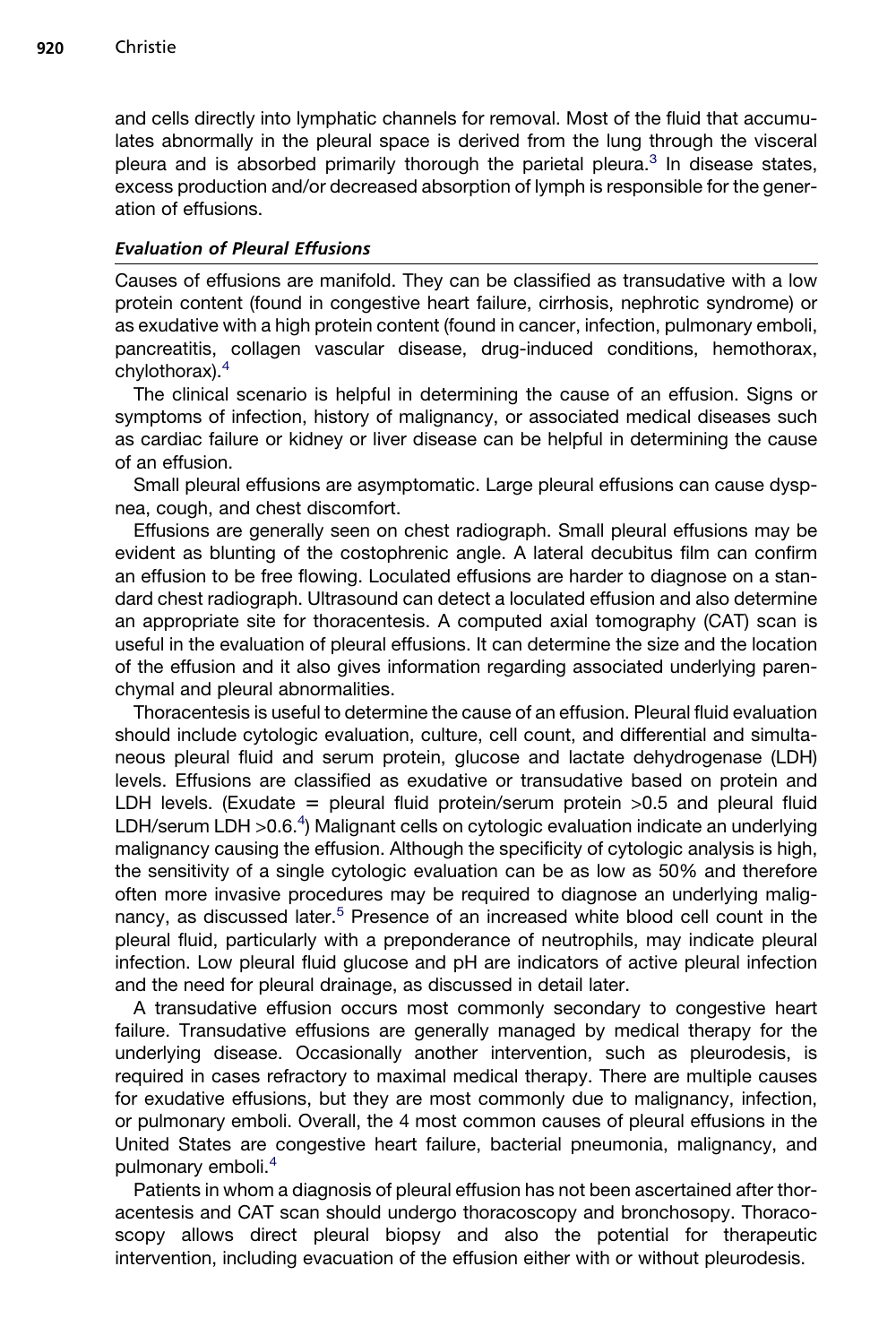The rest of this article focuses on the management of malignant pleural effusions, parapneumonic effusions, and empyema.

#### Malignant Pleural Effusions

Malignant pleural effusions cause dyspnea and decreased exercise tolerance, and may significantly affect a patient's quality of life. Approximately half of all patients with metastatic cancer develop a pleural effusion. $6$  Drainage of pleural fluid with reexpansion of underlying lung can provide impressive relief of dyspnea and a significant improvement in the patient's overall sense of well-being.

Increased capillary permeability in patients with advanced cancer may result in increased pleural fluid production and simultaneously lymphatic obstruction by metastatic disease may result in decreased pleural fluid drainage. This imbalance between production and drainage of pleural fluid results in the development of a pleural effusion. Tumor cells in the pleural fluid also may contribute to pleural fluid accumulation by increasing the pleural osmotic pressure.<sup>6</sup>

Two general approaches exist for the management of symptomatic malignant pleural effusions: drainage and pleurodesis, or placement of a long-term pleural catheter for intermittent drainage at home. Thoracentesis alone should be offered as a therapeutic option only for patients in whom survival is expected to be short, or in the rare patient with a slowly reaccumulating malignant pleural effusion.

Pleurodesis is a treatment that aims to produce fibrosis of the pleura by chemical or mechanical means to obliterate the pleural space. The aim of pleurodesis in patients with malignant effusions is to prevent reaccumulation of the effusion after drainage, thereby permanently alleviating the associated symptoms. For successful pleurodesis to be achieved, the parietal and visceral pleura must be in apposition. In those patients in whom the lung incompletely reexpands after pleural fluid drainage pleurodesis is not successful. This condition is referred to as a trapped lung. Incomplete lung reexpansion after drainage of a malignant pleural effusion should be viewed as a contraindication to attempted sclerosis and is an indication to pursue alternative therapeutic options such as placement of a long-term indwelling pleural catheter. Furthermore, for pleurodesis to be successful, the patient must be able to mount an inflammatory response sufficient to fuse the pleural space. The use of antiinflammatory medications should be avoided in patients undergoing pleurodesis.

Sclerosing agents are instilled into the pleural space to induce pleurodesis. Multiple agents have been tried for this purpose. Shaw and Agarwal<sup>[6](#page-13-0)</sup> reviewed studies comparing different sclerosants in an attempt to obtain pleurodesis in the Cochrane Database in 2009. Comparing different sclerosants, talc was found to be the most efficacious. The relative risk of nonrecurrence was 1.34 (95% confidence interval [CI] 1.16–1.55) in favor of talc compared with bleomycin, tetracycline, mustine, or tube drainage alone based on 10 randomized controlled studies involving 308 patients. In most studies the efficacy of talc was judged by radiographic evidence for the recurrence of an effusion or clinical need for repeat thoracenteses. Three studies compared talc with tetracycline with 103 participants and the relative risk of success favored talc at 1.32 (95% CI 1.10–1.72). Typically 5 g of talc are instilled into the pleural space to induce pleurosesis; either as a suspension in 50 to 100 mL normal saline via a chest tube, or via direct insufflation at thoracoscopy.

Some investigators have reported the development of acute lung injury after pleural talc instillation that can be associated with severe respiratory insufficiency and death. It seems to be related to the size of talc particles, and administration of filtered talc with uniform small particles is recommended.<sup>[7](#page-13-0)</sup>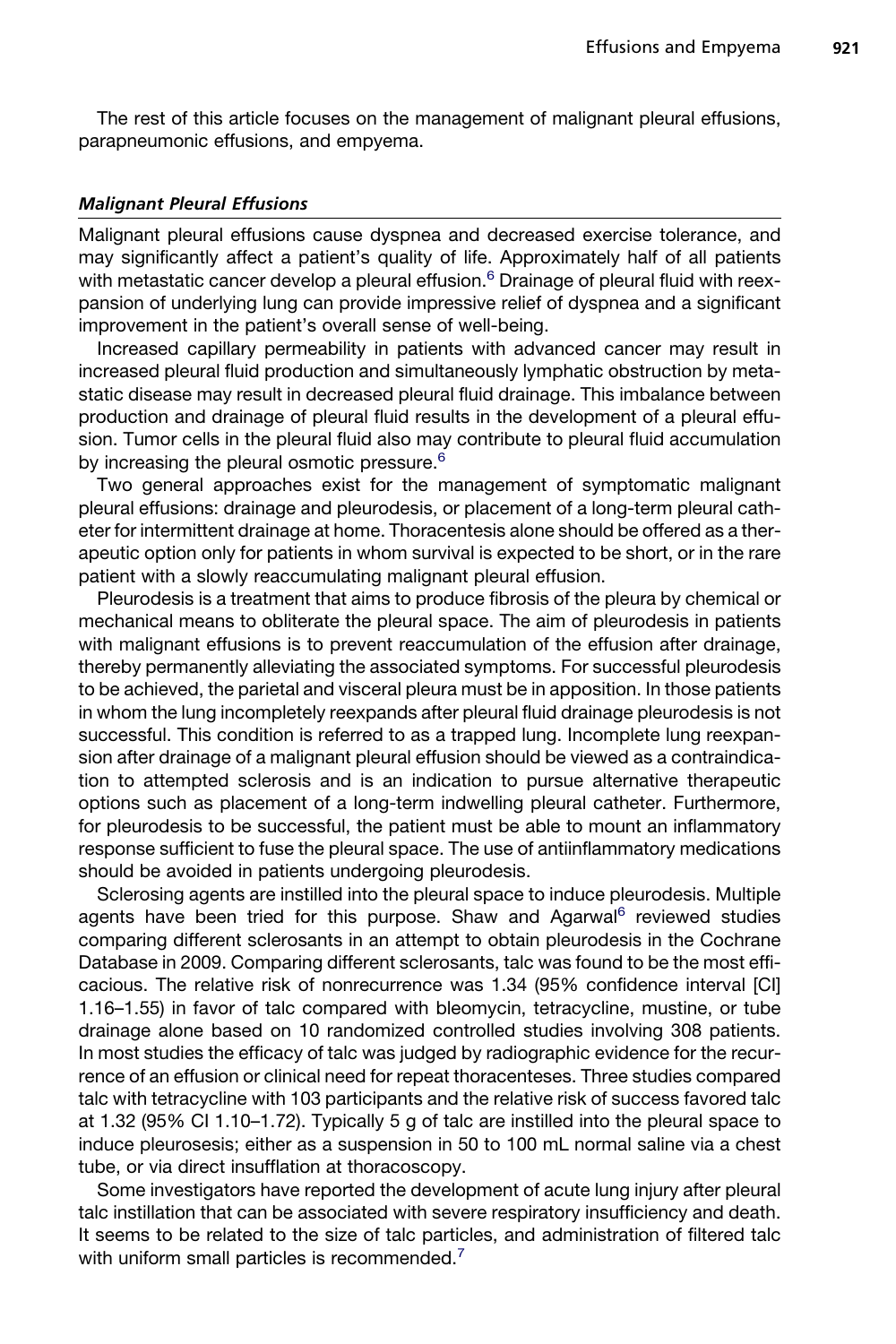Currently most physicians base the decision of when to remove the chest drain after pleurodesis on volume of drainage as well as absence of fluid on a chest radiograph. There is a concern that a high volume of ongoing chest tube drainage impairs pleural apposition and pleural symphysis. Early chest tube removal is desirable because the average survival for patients with malignant pleural effusion is short. Earlier chest tube removal with the associated reduction in treatment times could also facilitate earlier return to chemotherapeutic agents.

One randomized trial evaluated the effectiveness of short-term versus longerterm drainage after talc slurry pleurodesis in patients with malignant pleural effu-sions.<sup>[8](#page-13-0)</sup> Chest drains were removed at either 24 hours or 72 hours after talc slurry pleurodesis and the primary outcome measurement was freedom from pleural effusion recurrence at 1 month follow-up. These investigators performed pleurodesis with 4 g of talc when chest tube drainage was less than 150 mL/d. On average, there were 2 days between the insertion of chest drain and the instillation of sclerosant. The investigators found no difference in outcomes between chest tube removal at 24 hours versus 72 hours and an associated decreased length of stay (4 days in the early chest tube removal group vs 8 days in the other group). Pleural effusion recurrence was seen in 2 of 16 (13%) of the 24-hour group and 4 of 19 (21%) in the 72-hour group.

Another study evaluated the efficacy of short-term chest tube drainage versus stan-dard chest tube drainage with tetracycline pleurodesis.<sup>[9](#page-13-0)</sup> Generally it is recommended that pleurodesis be undertaken when chest tube drainage is less than 150 mL/d. In the standard group, pleurodesis with 1.5 g of tetracycline was performed when there was radiologic evidence of lung reexpansion and drainage volume less than 150 mL/d and chest tubes were removed when drainage was less than 150 mL/d. In the short-term group, tetracycline was instilled when the chest radiograph showed the lung to be expanded (usually at 24 hours) and the chest tube was removed the day following tetracycline instillation. A follow-up chest radiograph was obtained at 30 days to determine the response to sclerotherapy. A positive response was no fluid reaccumulation and nonresponders were defined as those with reaccumulation of greater than 50% of the original volume of fluid or those requiring fluid drainage within 1 month after treatment. Successful pleurodesis was seen in 80% and was the same in both groups. The duration of chest tube drainage was shorter in the study group at 2 days versus 7 days median in the standard group. A shorter duration of hospital stay was again shown without sacrificing the efficacy of pleurodesis.

There seems to be no justification for prolonged chest tube drainage either before or after instillation of sclerosant for pleurodesis. Although most physicians use at least 24 hours of chest tube drainage after pleurodesis to promote pleural symphysis, further delay in chest tube removal does not seem to be justified. Strategies such as rolling the patient after instillation of the sclerosing agent and larger chest tubes also have not been shown to offer any substantial advantages.<sup>[10](#page-13-0)</sup>

Having established that talc seems to be the optimal agent for achieving pleurodesis, the next question is what is the optimal method for performing the procedure: following chest tube insertion with talc slurry instillation in the tube or by direct insufflation at the time of thoracoscopic pleural effusion drainage? Thoracoscopic and chest tube drainage can differ in several aspects, which may affect the efficacy of pleurodesis. The extent of drainage of an effusion before pleurodesis can affect the efficacy of pleurodesis and may vary depending whether this is performed via thoracoscopy or via a thoracostomy at the bedside. The distribution of the sclerosant over the pleural space may likewise differ depending on the method of instillation and may affect the likelihood of successful pleurodesis. The most effective sclerosant talc is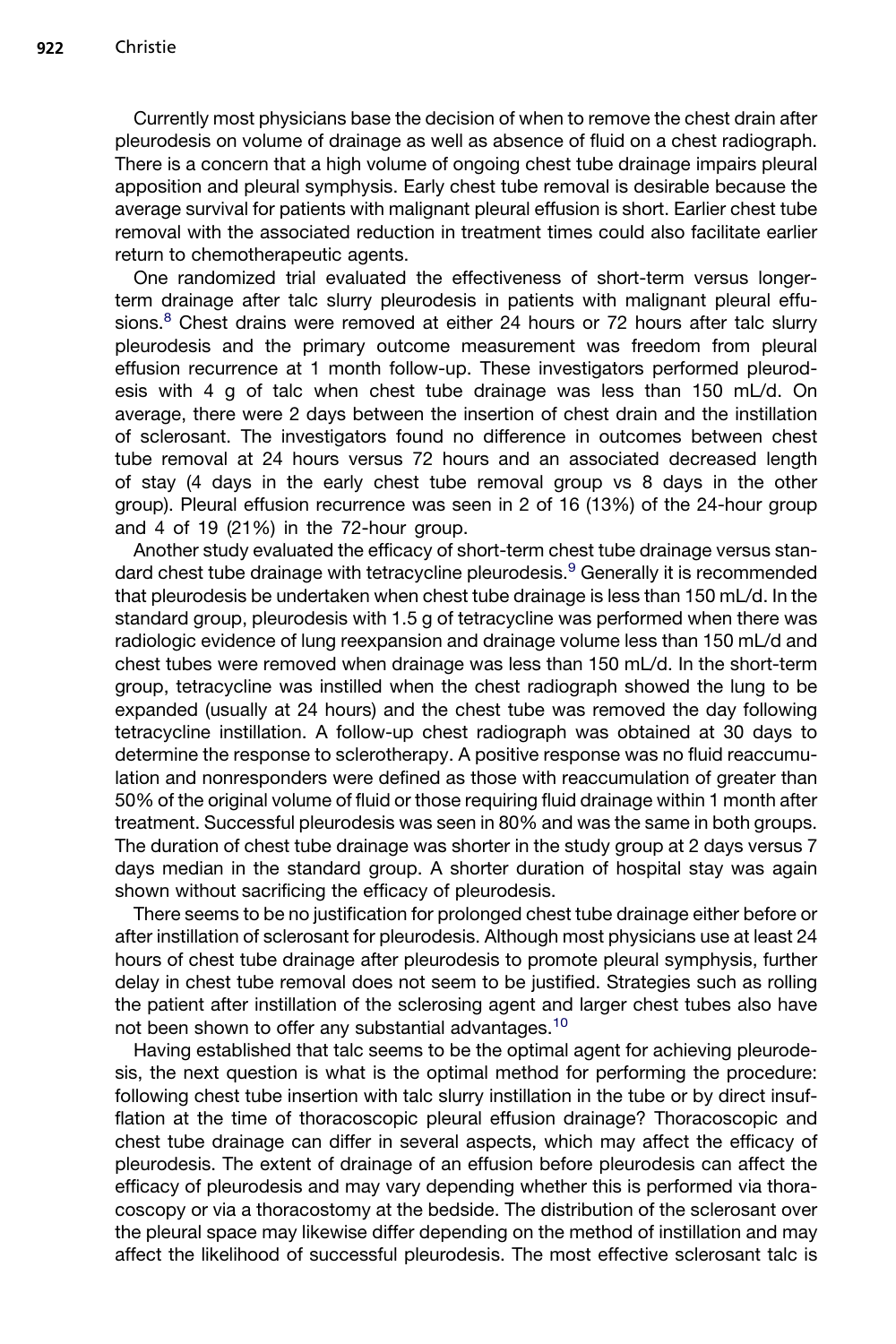often preferentially used in thoracoscopic pleurodesis and less frequently used in chest tube pleurodesis.

In the Cochrane review of 2 randomized studies of thoracoscopic versus chest tube pleurodesis, which included 112 participants, thoracoscopic pleurodesis was found to be more effective than chest tube pleurodesis, with a relative risk of non-recurrence of 1.19 (95% CI 1.04–1.3[6](#page-13-0)).<sup>6</sup> Another review of 5 randomized studies involving 145 patients compared thoracoscopic and bedside instillation of various sclerosants (tetracycline, bleomycin, talc, or mustine).<sup>[6](#page-13-0)</sup> All but one study used talc as the sclerosant in the thoracoscopic arm. The relative risk of successful pleurodesis favored thoracoscopic instillation, with a relative risk of 1.68 (95% CI 1.35–2.10). This review must be interpreted with some caution secondary to the confounding effect of different sclerosants. There was no difference in the mortality among the participants who received thoracoscopic versus bedside instillation of talc. Data from these analyses suggest that thoracoscopic pleurodesis with talc may be the optimal technique for pleurodesis in patients with malignant pleural effusions.

More recently a prospective randomized trial of thoracoscopy with talc versus tube thoracostomy with talc slurry was published.<sup>[11](#page-13-0)</sup> A total of 242 patients were treated with thoracoscopy and 240 were treated with a chest tube. The primary end point was freedom from pleural effusion recurrence. Only patients who achieved at least 90% initial lung reexpansion after drainage were included in the study. In the chest tube group, drainage occurred for 24 to 36 hours before instillation of the sclerosant and chest tubes were removed when the drainage was less than 150 mL/d. Of all patients evaluated, more than 90% lung reexpansion was achieved in 68% of patients treated with chest tubes and 73% of patients treated with thoracoscopy. Thirty-day mortality was high, at 20% in the patients treated with chest tube and 14% in the patients treated with thoracoscopy. Postprocedural respiratory failure and death was seen in 4% of patients treated with chest tube and 8% of patients undergoing thoracoscopy in this study. Overall 30-day successful outcome was not statistically significantly different between the 2 groups, at 78% with thoracoscopy and 71% with chest tube talc slurry instillation. The subgroup with primary lung or breast histopathology had a higher success rate with thoracoscopy (82% vs 67% in chest tube group).

Another prospective study, which was nonrandomized, compared outcomes with thoracoscopic talc pleurodesis versus tube thoracoscopy and talc slurry.<sup>[12](#page-13-0)</sup> Patients at high risk for general anesthesia, and those with poor functional status or short life expectancy, were relegated to chest tube drainage, whereas the others were treated with thoracoscopy. Six grams of talc was used in both groups. Ninety-day outcomes were improved in the thoracoscopy group (88.3%) versus the chest tube group (69.9%). Patients with the tube thoracostomy reported a high incidence of pain with the procedure compared with the patients treated with thoracoscopy. Compared with the other study, no acute respiratory failure or early mortality was seen in either group. Overall survival was 7. 7 months, with a lower survival in the patients treated with chest tube (3.9 months) versus the patients treated with thoracoscopy (11.2 months).

Another large study reported outcomes of thoracoscopic talc pleurodesis in 611 patients treated between 1994 and 2003 with a mean follow-up of 319 days.[13](#page-13-0) A total of 17.2% of patients died within 30 days of treatment and Karnofsky index (< 50%) and body mass index (calculated as weight in kilograms divided by the square of height in meters) of less than 25 kg/m<sup>2</sup> were predictive of an increased mortality. Radiographic improvement was seen in 68.6% and symptomatic improvement in 89.1%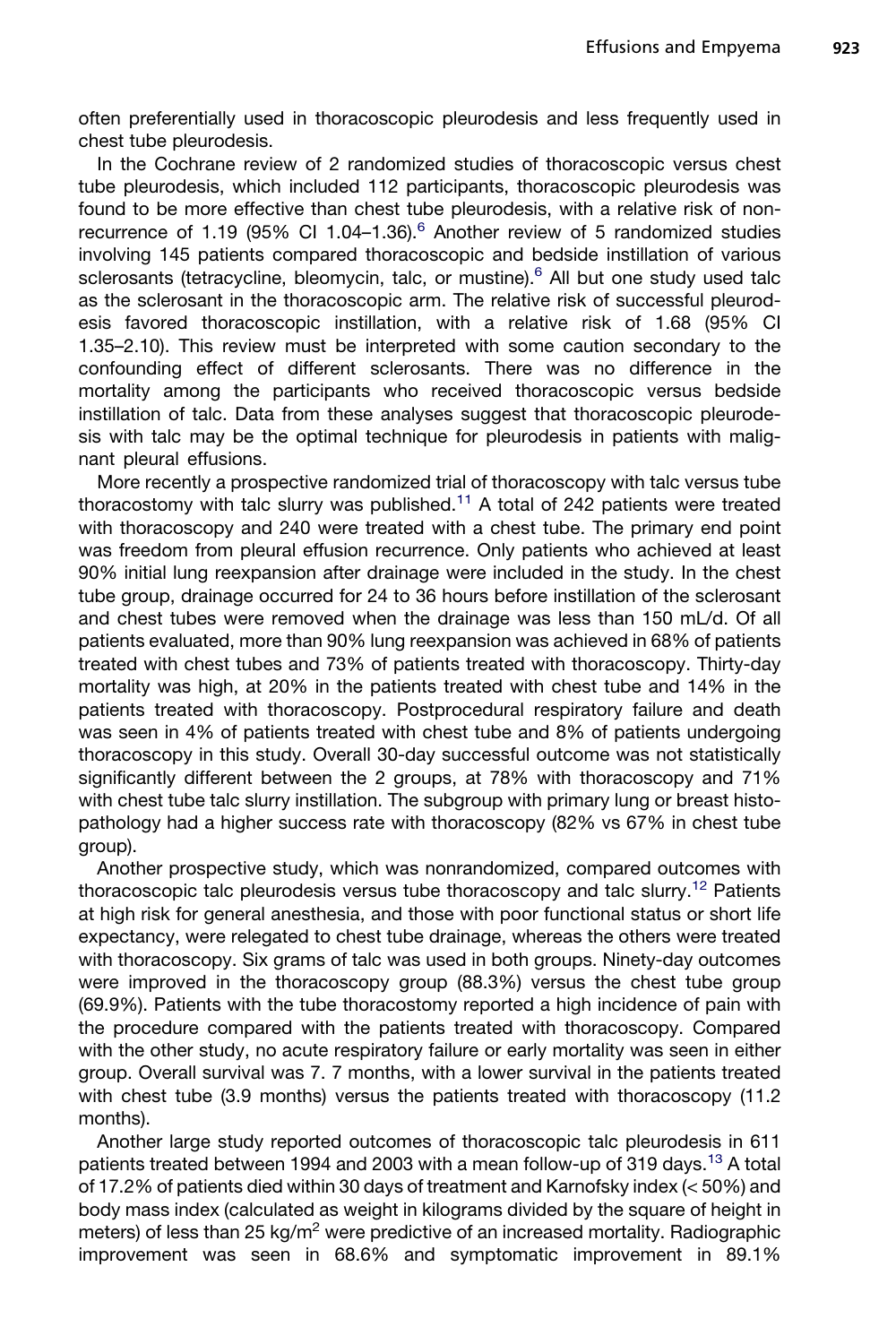immediately after drainage. Overall there were only 4 cases (0.6%) of empyema and 2 cases (0.3%) of procedurally related respiratory failure.

Although overall thoracoscopic drainage and pleurodesis seems to be the superior approach, the treatment of symptomatic malignant pleural effusions should be individualized by a patient's functional status and anticipated survival as well as the presence or absence of pleural apposition after drainage. Subjecting patients with poor functional status to thoracoscopy may result in procedure-related respiratory insufficiency and death.

An alternative method of palliating malignant pleural effusions involves the use of tunneled pleural catheters, which are left indwelling long-term. This is an option for patients who obtain symptomatic relief from the pleural drainage but do not show complete or near-complete lung expansion after pleural fluid drainage and are therefore not candidates for pleurodesis because pleural apposition is not obtained. Although prolonged pleural catheter drainage is useful in the management of malignant pleural effusion in the setting of incomplete lung reexpansion after drainage, it is also useful as a therapy for recurrent symptomatic malignant pleural effusion after a failed pleurodesis.

The pleurex catheter is a 15.5-French silicone catheter 66 cm long with fenestrations along the proximal 24 cm. On the distal end is a valve that prevents fluid or air from passing in either direction unless the catheter is accessed with a special drainage line. The pleural fluid is drained by inserting the access tip of the drainage line into the valve of the catheter and then draining into vacuum bottles. Insertion can potentially be performed as an outpatient. Seldinger technique is used to insert a wire into the pleural effusion at the anterior axillary line. A 5- to 8-cm chest wall tunnel is made and the catheter is pulled through the tunnel. After dilation of the wire tract, the catheter is fed through a peel-away sheath and into the pleural space. Given that the presence of a malignant pleural effusion usually precludes cure and objectives are palliative, an advantage of indwelling pleural catheters is that they can cause immediate and long-term relief of symptoms and also minimize or avoid hospitalization altogether.

One large study reviewed the outcomes of 250 tunneled pleural catheters placed in 223 patients (19 patients had bilateral catheters and 8 had repeat ipsilateral procedures).[14](#page-13-0) Symptom control was complete in 38.8% of patients and partial in 50%. In 10 patients (4%) there was a failure to successfully place the catheter. Following successful catheter placement, no further ipsilateral procedure was required in 90% of cases. The catheters were placed in a procedure room as an outpatient. Catheters were drained 3 times per week at home.

Most patients had lung cancer (37%), breast cancer (20%), or mesothelioma (12%). There was no difference in symptom control based on primary tumor type. The size of residual effusion at 2 weeks after catheter placement significantly corresponded with the degree of symptom control.

A total of 46% of catheters stayed in until the time of patient death and overall median survival was 144 days. Thirty-day and 1-year mortality were 13% and 84%, respectively. Spontaneous pleurodesis occurred in 43% of patients, allowing removal of the catheter. The catheter was removed once the volume of drainage was less than 50 mL on 3 sequential drainage attempts and fluid reaccumulation was not detected on chest radiograph. In these patients the median duration of catheter drainage was 56 days. The only factor predicting the likelihood of spontaneous pleurodesis was size of residual pleural effusion at less than 20% of original at 2 weeks after placement of catheter with a 57% rate of spontaneous pleurodesis (vs a 25% rate in patients with larger residual effusions).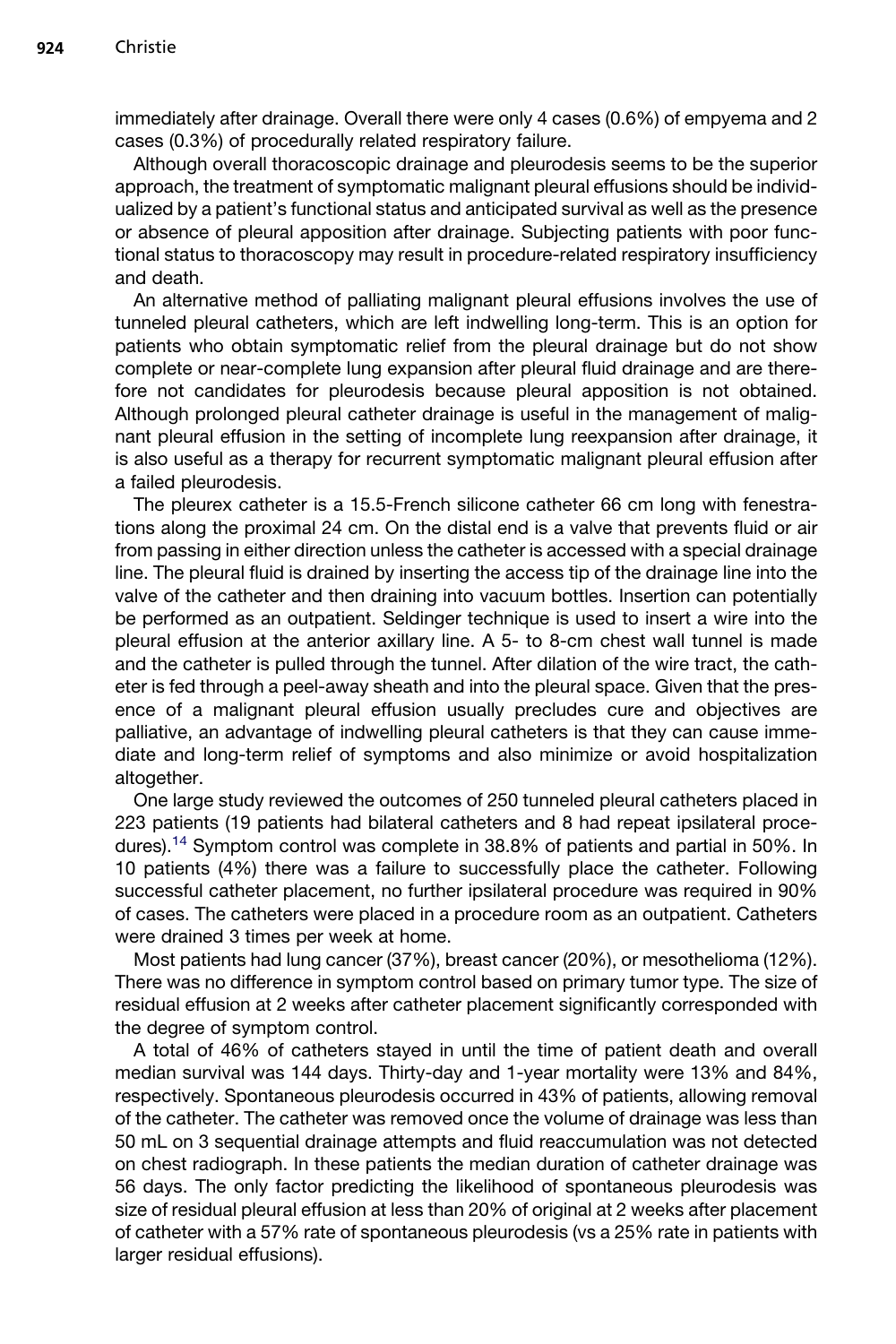Although 90% of patients required no reinterventions, 10% required reintervention: repeat catheter placement in 9 patients; thoracentesis in 6 patients; chest tube placement in 5 patients; and pleural fibrinolysis in 4 patients. Fifteen catheters were removed for reasons other than spontaneous pleurodesis: empyema in 5 patients; subcutaneous emphysema in 1 patient; accidental dislodgement in 3 patients; and extrapleural placement in 1 patient.

Complications included unsuccessful placement in 4%; symptomatic loculated effusion in 8.4%; asymptomatic loculation in 4%; empyema in 3.2%; subcutaneous air in 2.4%; cellulitis in 1.6%; and accidental dislodgement in 1.6%.

Empyemas were treated with hospitalization with intravenous antibiotics and continuous pleural drainage via pleural catheter with either thrombolysis or additional chest drains used as needed for loculated collections of fluid.

The investigators did speculate that the lack of complete resolution of symptoms was likely due to coincidental factors such as chronic obstructive pulmonary disease, lymphangitic carcinomatosis, and malignant airway obstruction.

Another study looked at effectiveness of pleural catheter drainage in a subset of patients who would be considered good candidates for pleurodesis.<sup>[15](#page-13-0)</sup> These patients had an estimated survival greater than 90 days and less than 20% residual pleural effusion after drainage (not a trapped lung). Symptomatic improvement was seen in all patients (67% complete and 33% partial). Spontaneous pleurodesis occurred in 76 of 109 patients (70%) at a mean of 90 days. Of the remaining patients, catheters stayed in until death in 19%. Three patients developed empyema (4.6%).

Another study compared the effectiveness of chronic indwelling catheter versus doxycycline instillation via tube thoracostomy in patients with symptomatic malignant pleural effusion.[16](#page-13-0) Six of 28 patients (21%) treated with doxycycline pleurodesis had recurrence of the pleural fluid. Twelve of 91 patients with an indwelling catheter (13%) had recurrence of fluid or blockage of the catheter. Symptomatic control after treatment was identical in both groups. A total of 46% of the 91 pleural catheters achieved spontaneous pleurodesis at a median of 27 days. Hospitalization was 1 day for the catheter group and 6.5 days for the doxycycline group. Degree of pain experienced in the 2 groups was similar and overall survival was poor, but similar in both groups (90 days in the patients treated with chest tube and 87 days in the patients treated with pleural catheter). The investigators concluded that a chronic indwelling catheter is an effective treatment option for the management of patients with symptomatic recurrent malignant pleural effusion, and is associated with a shorter hospitalization and the option for outpatient management.

Although long-term pleural catheter placement should be considered the treatment of choice for management of symptomatic malignant pleural effusion in patients with an entrapped lung, controversy remains as to the role in patients thought to be appropriate candidates for standard pleurodesis procedures. Factors influencing this decision may include patient preference, outpatient support for intermittent home drainage, and local institutional expertise.

There are no randomized trials on the role of pleurectomy or decortication in the management of malignant pleural effusions. A review of 5 case series covering 260 patients revealed a perioperative mortality up to 12.5% and a high incidence of pro-longed postoperative air leak, at [10](#page-13-0)% to  $20\%$ .<sup>10</sup> This review included patients with mesothelioma and patients with other malignant diseases in which tumor debulking and decortication were part of the procedure. In some patients, decortication was performed when the lung was seen to be entrapped. Except for select patients with a primary pleural tumor (such as mesothelioma) in whom local chemotherapy may be applied, or in cases of indolent metastatic tumors confined to the thorax such as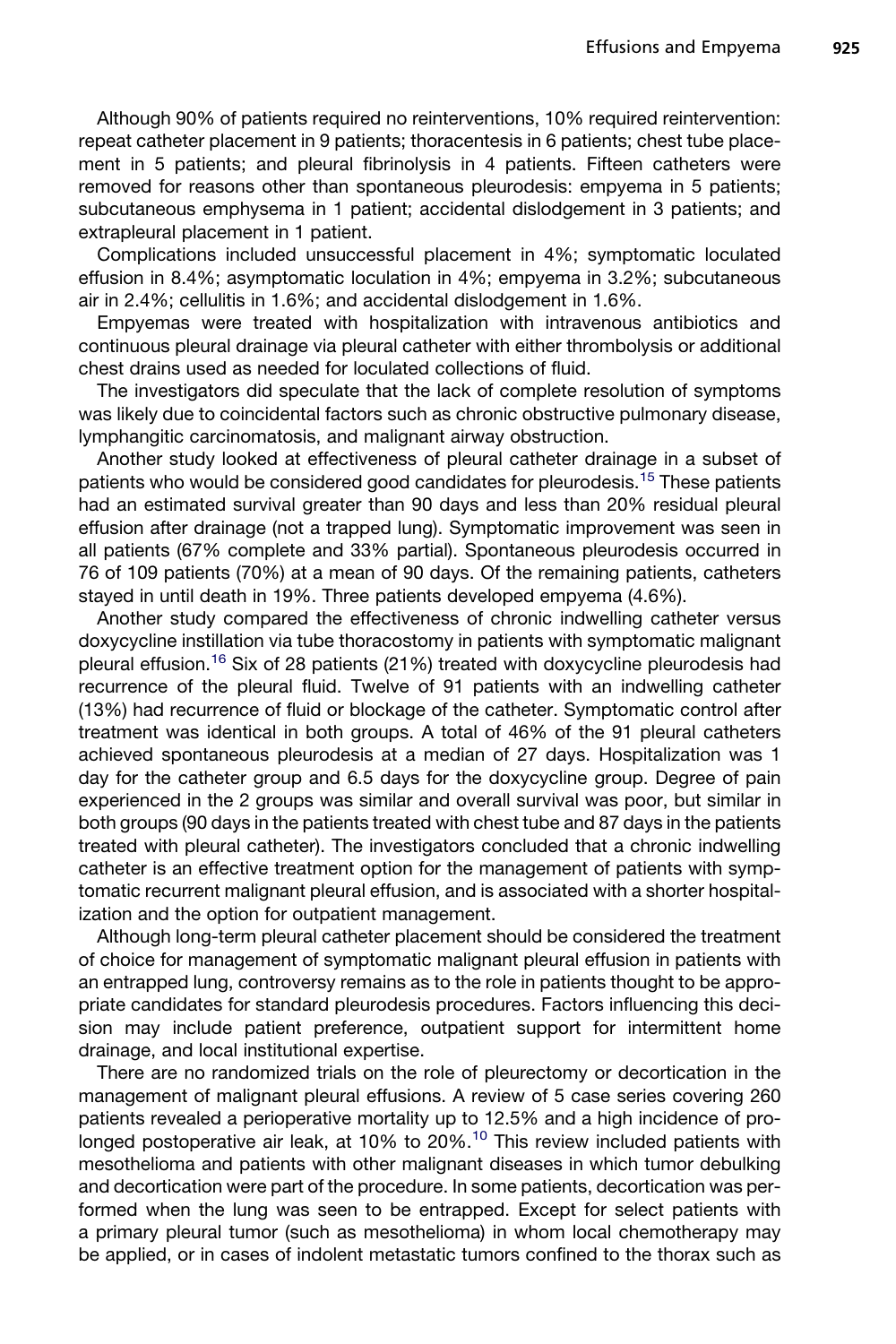thymic tumors, this aggressive surgical approach should not be considered. In the general group of patients with metastatic cancer and symptomatic malignant pleural effusions who are debilitated with limited life expectancy, pleurectomy and decortication are generally not recommended given the significant associated major morbidity and mortality.

#### PLEURAL SPACE INFECTION

Infection of the pleura and pleural space is most often the result of an infection arising in the ipsilateral lung (pneumonia, lung abscess, or bronchiectasis). However, the associated pulmonary consolidation may be minimal. Despite the widespread use of antibiotics for respiratory tract infections, pleural empyema still occurs. At least 40% of all patients hospitalized with pneumonia have an associated pleural effusion.[17](#page-14-0) In the United States, empyema is seen in about 60,000 patients annually, with a mortality of 15%.<sup>17</sup> Other causes of pleural sepsis are after lung surgery, trauma, esophageal perforation, and transdiaphragmatic spread of intraabdominal infection. Of all patients with pneumonia who develop a pleural effusion, only a few require intervention for a complicated parapneumonic effusion or an empyema. A parapneumonic effusion refers to any effusion secondary to pneumonia or a lung abscess. An empyema refers to frank pus in the pleural space. Complex parapneumonic effusions and empyema are more common at the extremes of age.

The development of a parapneumonic effusion occurs in 3 clinically relevant stages that represent a continuous spectrum. When the pleura is faced with an infectious organism, it responds with edema and exudation of proteins and neutrophils and a rapid influx of fluid into the pleural space. This process translates in to the classically observed exudative pleural effusion. In the exudative stage the increased rate of pleural fluid formation results from increased permeability of pleural capillaries and the pleural mesothelium. Mesothelial cells play a pivotal role in the development of the intrapleural inflammatory cascade by acting as phagocytes and triggering an inflammatory response when activated by bacteria. The resultant release of chemokines, cytokines, oxidants, and proteases contributes directly to the inflammation as well as secondarily by recruiting neutrophils and mononuclear phagocytes to the pleural space.<sup>[17](#page-14-0)</sup>

The exudative stage is characterized by a sterile exudate secondary to increased permeability of the visceral pleura. The rapidity and extent of progression depends on the type and virulence of the organism, the patient's host defenses, and the timing and effectiveness of antibiotic treatment.<sup>[17](#page-14-0)</sup> Initially, in the uncomplicated parapneumonic effusion, the pleural fluid has a pH greater than 7.20, glucose levels in the normal range and LDH levels less than 3 times the upper limit of normal. Most patients with uncomplicated parapneumonic effusions respond to antibiotics alone. If the infectious injury is promptly resolved, healing typically occurs with few permanent sequelae.

Untreated exudative effusions may develop into fibrinopurulent effusions or complex parapneumonic effusions. The fibrinopurulent stage represents pleural infection with the deposition of fibrin on visceral and parietal pleural membranes and the formation of loculations. Ongoing phagocytosis and cell lysis result in pleural fluid that has a pH less than 7.20, LDH levels more than 3 times normal, and low glucose. Characteristic of the fibrinopurulent stage of pleural sepsis is a disturbance in the physiologic equilibrium between clotting and fibrinolysis within the pleural space. Deposition of fibrin along pleural membranes may occlude lymphatic stomata, thereby decreasing the reabsorption capacity of the pleural space for fluid causing a further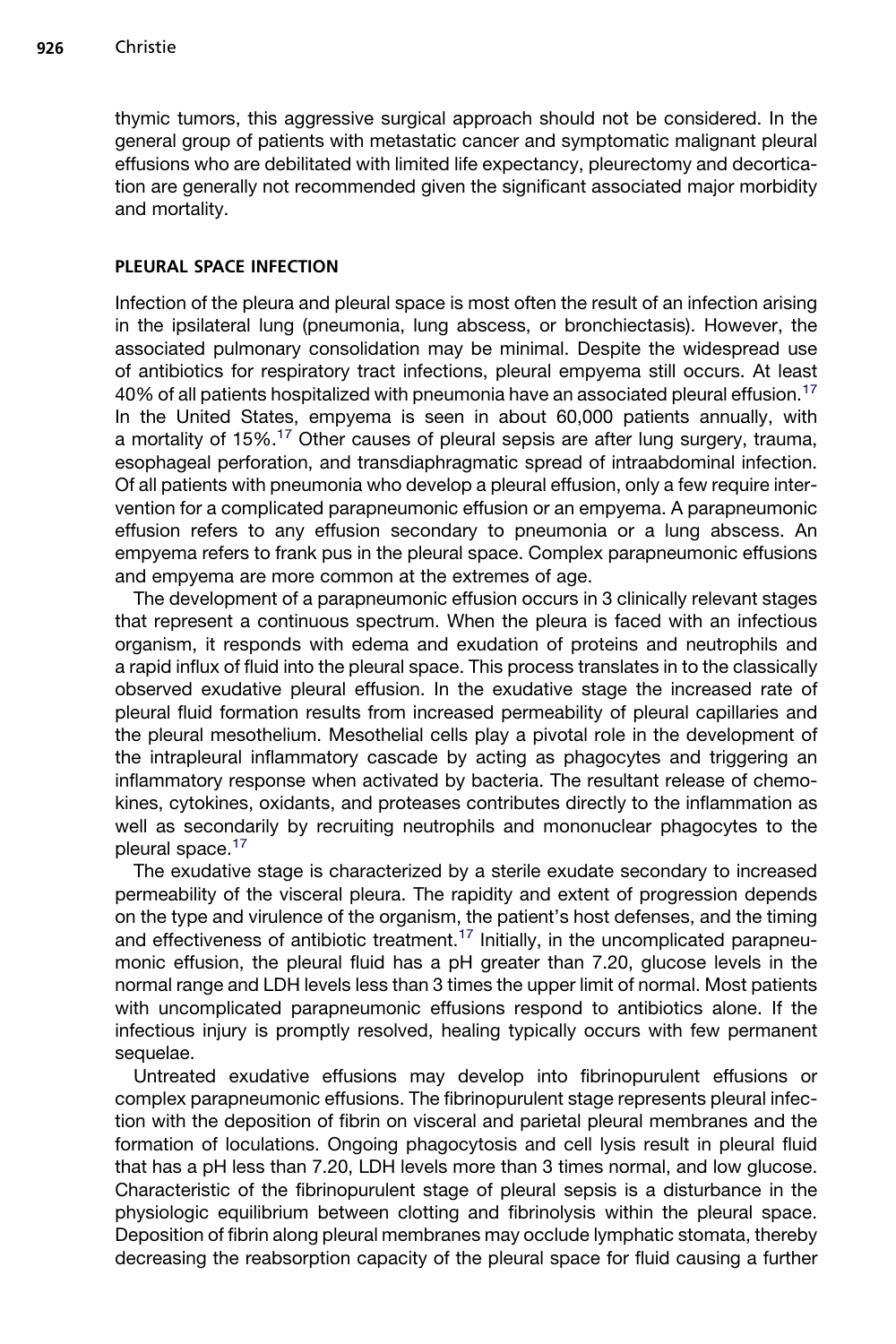increase in the pleural effusion. Pleural surfaces become coated with fibrin and fibrin strands, which results in adhesions and loculations within the pleural space. This process complicates pleural fluid drainage by preventing the free flow of pleural fluid.<sup>[17](#page-14-0)</sup> This second stage is characterized by a positive Gram stain and/or positive microbial cultures. A complicated parapneumonic effusion requires at least pleural catheter drainage and possibly surgical intervention.

A complex parapneumonic effusion progresses to a pleural empyema when the concentration of leukocytes becomes sufficient to form frank pus as characterized by viscous, whitish-yellow turbid to opaque pleural fluid. Empyema fluid consists of fibrin, cellular debris, and viable or dead bacteria.

The third and final stage of pleural infection is the organizing phase. The organization stage occurs with the influx of fibroblasts into the pleural space and formation of inelastic pleural peel with dense fibrous septations. Fibroblasts grow into the pleural space from both the visceral and parietal pleura. During this fibrotic response the pleural space may become focally or massively obliterated and be accompanied by the formation of dense fibrous adhesions. This process eventually results in a thick pleural peel that restricts chest mechanics and often necessitates a surgical decortication to address restrictive impairment.[17](#page-14-0) Animal research suggests an important role for transforming growth factor  $\beta$  in the development of pleural fibrosis.<sup>[18](#page-14-0)</sup>

Presentation of patients with empyema may vary depending on the underlying bacterial cause. Patients with aerobic infections tend to be more acutely ill and the presentation is similar to pneumonia, followed by a nonresolving pneumonia picture with pleuritic chest pain, persistent fever spikes, and failure to improve on appropriate antibiotic therapy. Elderly individuals, immunocompromised patients, and those with anaerobic infections can have a more indolent course and may present with weight loss, cough, fever, and anemia.<sup>[19](#page-14-0)</sup> The pleural effusions are generally evident on chest radiographs. Lateral decubitus films may help to assess loculations. Ultrasound can show the presence of loculations and can also be used to guide pleural drainage, particularly in loculated effusions.<sup>[20](#page-14-0)</sup> CAT scan is helpful to best delineate the size and location of pleural collections, the presence of loculations, as well as the status of the underlying lung parenchyma.<sup>[21](#page-14-0)</sup>

Initial antibiotic coverage of patients with parapneumonic effusions is generally dictated by treatment guidelines for pneumonia and altered according to blood and pleural fluid microbial cultures and sensitivities. Empiric anaerobic antibiotic coverage may be advised because there may be an anaerobic infection, which is generally not so amenable to cultures as anaerobes. Patients with nosocomial empyema need adequate gram-negative coverage. Vancomycin may be added for suspected methicillin-resistant infection. Reported bacteriology of pleural sepsis varies significantly between community acquired and nosocomial infections.<sup>[22](#page-14-0)</sup> Early appropriate antibiotic therapy represents the cornerstone of therapy for pneumonia and parapneumonic effusion.

Minimal size free-flowing effusions may be observed without a diagnostic aspiration because the risk of a complicated course is remote. However, all but the very small free-flowing effusions should be aspirated for diagnostic purposes. Pleural fluid should be evaluated for cytology, cell count, Gram stain, and culture as well as pH, LDH, glucose, and protein.

Uncomplicated parapneumonic exudative effusions that are of small volume and free flowing without loculations with a negative Gram stain, pH greater than 7.20, and negative cultures are usually inflammatory in nature and have no detectable bacterial pathogens. Most of these resolve with antibiotic therapy for the underlying pneumonia and can therefore be observed without formal drainage.<sup>[17](#page-14-0)</sup>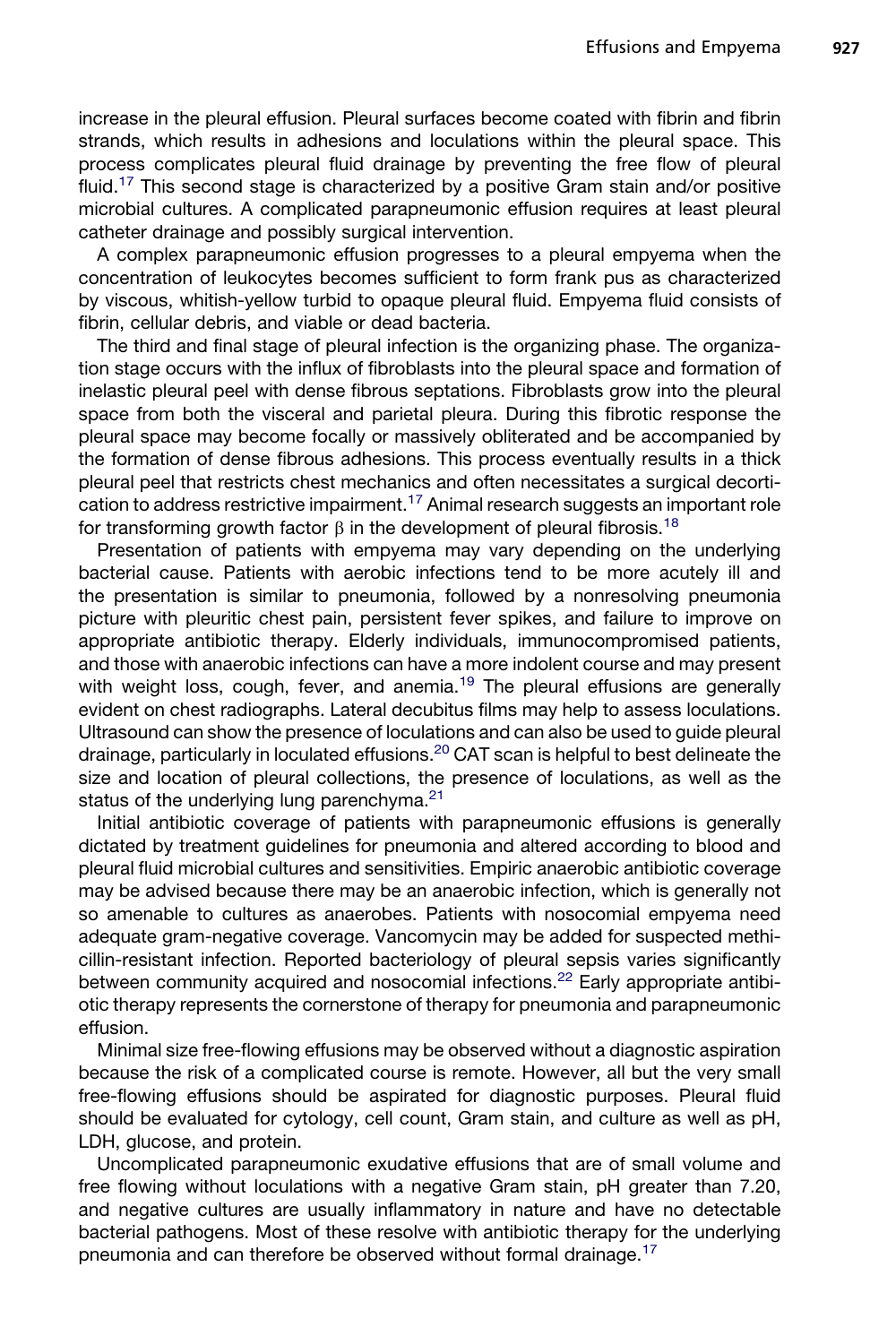However, early drainage of pleural fluid becomes necessary when a parapneumonic effusion advances beyond the exudative stage to the fibrinopurulent stage and becomes a complicated parapneumonic effusion. Indications for immediate drainage are large effusions (>half the hemithorax), effusions with loculations, pH less than 7.20, positive Gram stain or culture and low glucose levels. The presence of frank pus on aspiration, which constitutes an empyema, is also an indication for immediate drainage.<sup>[17](#page-14-0)</sup>

Options for drainage include: multiple thoracenteses; tube thoracostomy  $( \pm )$  intrapleural fibrinolytics); thoracoscopic drainage; thoracotomy and drainage  $(\pm$  decortication); and chronic open drainage. Choice of drainage is dependent on the viscosity of the pleural fluid, location, volume and extent of loculations, and the general condition of the patient.

Multiple thoracenteses are generally not recommended. One study showed patients required an average of 7.7 aspirates and had a hospital stay of 31 days.  $2^3$ 

Tube thoracostomy is generally performed with a size 24 to 28 French chest tube placed in a dependent area (usually the posterior costophrenic recess). Sometimes ultrasound guidance can be used to guide placement of smaller tubes. The benefit of image guidance for smaller tubes may be offset by the greater propensity of the smaller tubes to clot.

Complicated parapneumonic effusions and empyema are characterized by a procoagulant state within the pleural space, which results in the progressive development of dense layers of fibrin and loculations, as discussed earlier. These complex loculated effusions may not be adequately drained with a simple tube thoracostomy alone. Options for treatment include tube thoracostomy with subsequent administration of fibrinolytic agents thorough the tube, or surgical thoracoscopic drainage with mechanical disruption of adhesions and complete evacuation of thick inflammatory debris.

One could theorize that the administration of intrapleural fibrinolytics early in the fibrinopurulent phase could prevent loculations and promote pleural drainage. Intrapleural instillation of fibrinolytic agents theoretically could dissolve fibrinous clots and adhesions and prevent pleural loculations. The hope of intrapleural fibrinolytics would be to enhance pleural fluid drainage via tube thoracostomy and reduce the need for thoracoscopic surgical drainage. Use of fibrinolytic agents is appealing because the most common reason for failure of pleural drainage among patients with an appropriately positioned catheter is occlusion of the catheter by viscous fibrin-rich fluid and cellular debris, or the formation of fibrin strands that form pleural loculations that sequester pleural fluid and prevent it from reaching the chest tube. Side effects are minimal with rare reports of fever and bleeding.<sup>[24](#page-14-0)</sup>

Streptokinase, urokinase, and tissue plasminogen activator are 3 fibrinolytic agents that have been widely used via chest tube instillation in the treatment of loculated parapneumonic effusion and empyema. Streptokinase is usually administered as 250,000 IU in 100 to 200 mL saline daily for up to 7 days. Urokinase is usually administered as 100,000 IU in 100 mL saline daily up to 3 days. Tissue plasminogen activator is usually administered as 10 to 25 mg twice daily up to 3 days. Drains should be clamped for 2 to 8 hours following the administration of the fibrinolytic. Tissue plasminogen activator provides fibrinolytic activity without the antigenicity of streptokinase.<sup>[17](#page-14-0)</sup>

Tuncozgur and colleagues<sup>[25](#page-14-0)</sup> looked at fibrinolytic versus saline instillation via chest tube in 49 patients. They found a significantly lower decortication rate (60% vs 29%) and shorter duration of hospitalization (14 vs 21 days) with the addition of intrapleural fibrinolysis as well as a greater volume of chest tube drainage (1.8 L vs 0.8 L).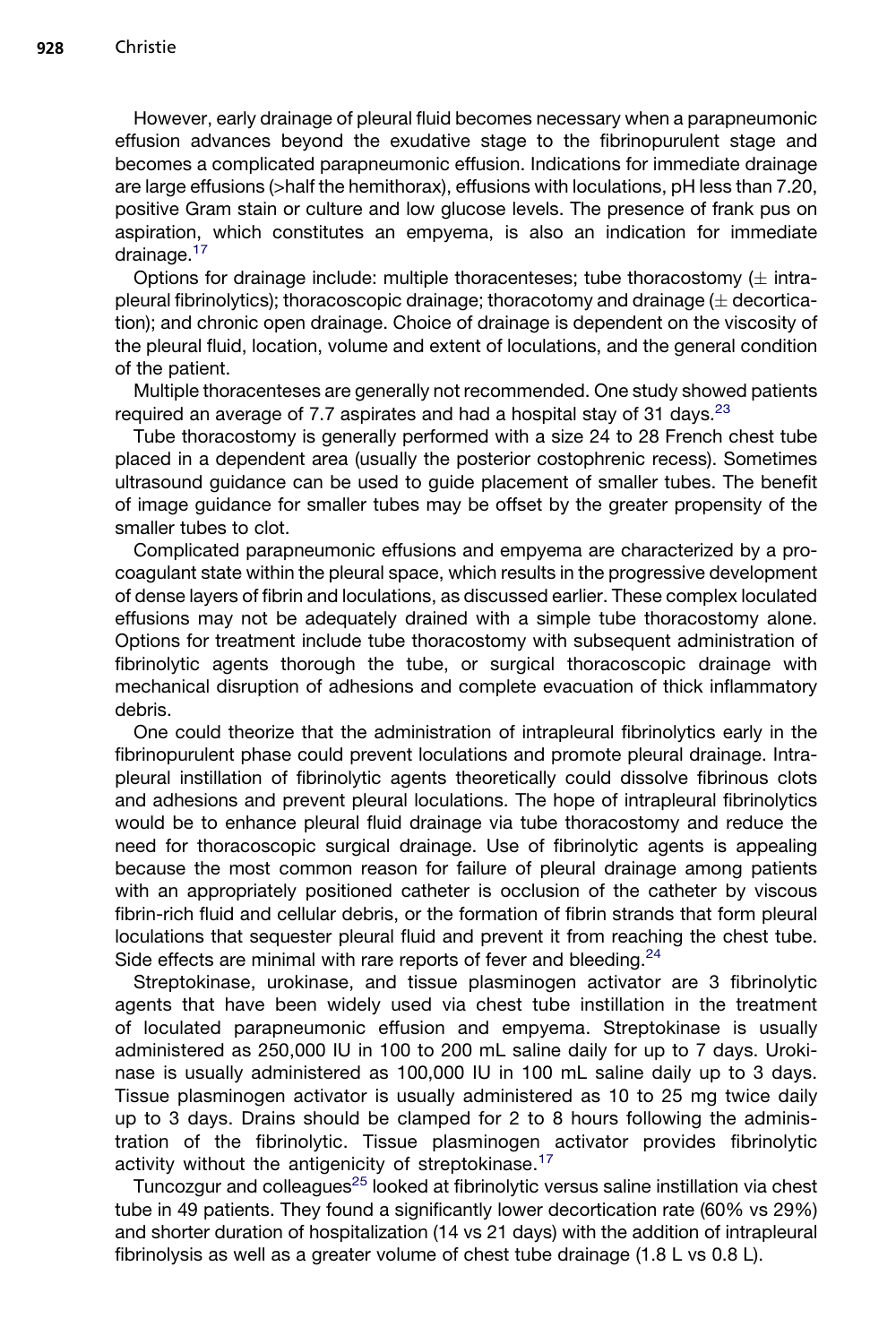A single-center randomized placebo-controlled study by Diacon and colleagues<sup>[26](#page-14-0)</sup> reported that intrapleural streptokinase resulted in faster resolution of infection and reduced need for surgery (13.6% vs 45.5%) and improved outcomes in patients with complex parapneumonic effusions and empyema.

Another prospective study by Misthos and colleagues<sup>[27](#page-14-0)</sup> investigated tube thoracostomy versus tube thoracostomy and streptokinase. Tube thoracostomy alone was successful in 67% of cases. Instillation of streptokinase led to a favorable outcome in 87% and significantly shortened hospital stay, mortality, and rate of surgical intervention.

Davies and colleagues<sup>[28](#page-14-0)</sup> compared fibrinolysis versus saline control in the second to fifth hospital day in 24 patients with tube thoracostomy for empyema. These investigators looked at volume of drainage and improvement in chest radiographs. Fibrinolytics caused an increased rate of fluid drainage and greater improvement on chest radiograph. No bleeding complications were seen. Three patients in the control group and none in the fibrinolytic group required surgical drainage.

Bouros and colleagues<sup>[29](#page-14-0)</sup> compared fibrinolytics with saline control in 31 patients. Fibrinolytic patients had a larger volume of drainage and higher rates of successful chest tube drainage (87% vs 25%) compared with saline control patients. Two patients treated with fibrinolytic therapy required surgical drainage and 12 patients with saline crossed over to fibrinolytic therapy, with 6 of 12 ultimately requiring surgical drainage.

Tokuda and colleagues<sup>[30](#page-14-0)</sup> published a meta-analysis of all the major placebocontrolled studies on intrapleural fibrinolysis, and although they showed a trend toward improved survival and a decreased need for surgical interventions, the differences failed to be statistically significant.

Twenty-five small uncontrolled clinical trials reported on the safety and efficacy of intrapleural fibrinolytics in decreasing the need for surgical intervention. Aggregate mean success rate in avoiding surgery was 82% for streptokinase and 84% for urokinase. When treatment failure was considered as surgical intervention, fibrinolytics decreased the risk of this outcome (relative risk 0.63; 0.46-0.85).<sup>[31](#page-14-0)</sup> However, there was discordance between the early studies and the more recent randomized control study by Maskell reported later.

The largest prospective multicenter double-blind controlled MIST trial (Multicenter Intrapleural Sepsis Trial) on the role of intrapleural streptokinase for pleural infection was reported in 2005.<sup>[32](#page-14-0)</sup> In this large trial multicenter patients received either streptokinase (250,000 IU twice daily for 3 days) via chest tube or saline placebo. Primary end points of the study were death and need for surgical drainage. A total of 454 patients with pleural pus, pH less than 7.20, or bacterial invasion of the pleural space were randomized to chest tube drainage or tube drainage and streptokinase. The proportion of patients who died or needed surgery at 3 months was similar between streptokinase and control (31% vs 27%,  $P = .43$ ). No differences in mortality, rate of surgery, radiographic outcomes, or length of hospital stay were shown. This study did not substantiate the role of streptokinase in pleural infections. The investigators speculated that the increased viscosity of pleural pus in patients with empyema may be related to high concentrations of DNA resulting from breakdown of phagocytes, bacteria, and other intrapleural cells and that DNase in addition to fibrinolytics may be more effective than fibrinolytics alone.

Antibiotics alone remain the standard for uncomplicated parapneumonic effusions. For free-flowing complicated parapneumonic effusion or unilocular empyema, tube thoracostomy or percutaneous catheter drainage remain the standard of care. No high-grade evidence from a large-scale randomized controlled study exists to support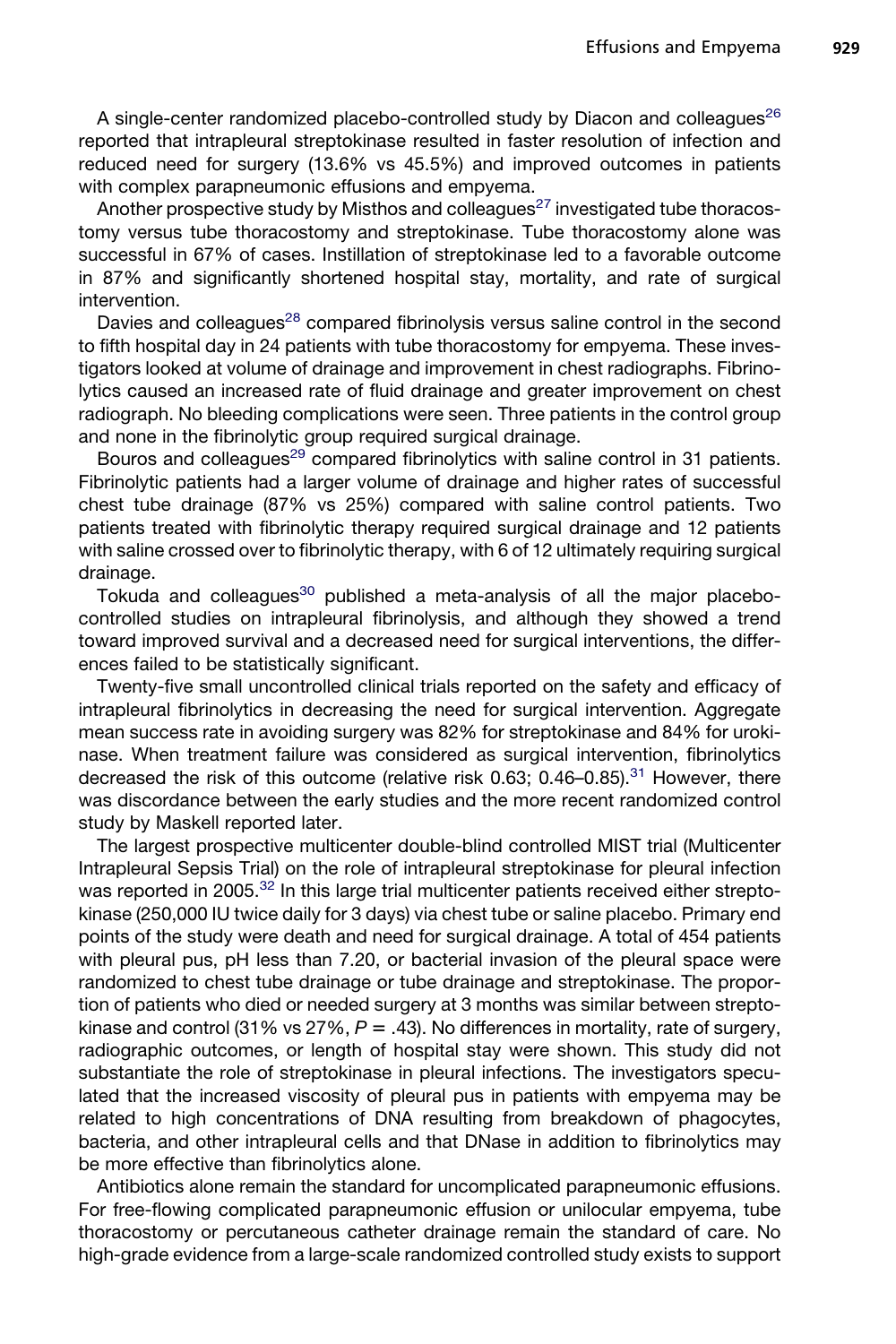the administration of fibrinolytic therapy and so it should not be routinely used for all such patients. However, critics have pointed out that the duration of therapy and other methodologic issues in the randomized trial may have contributed to the failure of lytic therapy to show a significant advantage. In many centers lytic therapy is the mainstay of management for early empyema and substantially reduces the burden of patients needing surgical decortication.

Surgical drainage via thoracoscopy is the optimal therapy in patients who fail chest tube drainage, such as patients with an organized empyema with highly viscous pleural fluid and a trapped lung who experience failure of a tube thoracostomy to yield reexpansion of the lung.

Surgical therapy is also optimal primary therapy in patients who present with multilocular complex parapneumonic effusions and empyema. However, there does seem to be a place for selective use of fibrinolytics in the early management of patients who fail drainage with appropriate sized chest tubes if reasons exist to avoid definitive surgical drainage. Fibrinolytic therapy may therefore be considered in poor surgical candidates who fail chest tube drainage, or in those who require a period of medical stabilization before surgery is performed, as well as in centers where surgical facilities are limited. Patient factors, local expertise, and surgical availability to a certain extent dictate the initial choice between tube thoracoscopy and fibrinolytics or thoracoscopy. Surgical drainage via thoracoscopy may be performed following fibrinolytics if complete drainage is not achieved.

As noted earlier, thoracoscopy seems to be the optimal treatment option for patients with an incompletely drained thick unilocular collection with incomplete lung expansion, as well as in patients with multiloculated parapneumonic effusion and empyema because loculations can be broken down, thick pleural fluid and debris completely evacuated, the pleural space can be extensively lavaged, and chest tubes can be carefully placed. However, the alternative to early surgical drainage via thoracoscopy is tube thoracostomy in all patients  $(\pm$  fibrinolytic therapy) and reserving surgery for those patients who cannot be managed by nonsurgical means.

Several small retrospective and unblinded prospective studies suggest that thoracoscopy is superior to tube thoracostomy with fibrinolytics, with the need for thoracotomy halved[.33–35](#page-14-0) In the only prospective randomized controlled trial of fibrinolytic therapy versus thoracoscopy for empyema, Wait and coworkers<sup>[36](#page-14-0)</sup> randomly assigned 20 patients with complicated multiloculated parapneumonic and empyema to streptokinase (250,000 IU daily for 3 days) via tube thoracostomy or immediate thoracoscopic drainage. Thoracoscopy had a higher treatment success rate (91% vs 44%), lower duration of chest tube drainage (5.8 vs 9.8 days), and a shorter hospital stay (8.7 vs 12.8 days). This study supports the preferred approach of primary thoracoscopic drainage in patients presenting with multilocular collections, provided that they are suitable candidates for surgical intervention.

Decortication is a procedure in the chronic organizing phase that aims to restore chest mechanics by removing a restrictive fibrotic peel when the underlying lung is unable to expand (ie, trapped lung) because of the establishment of a thick inflammatory coat. The procedure entails the excision of all the fibrous tissue from the pleura to permit lung reexpansion.<sup>[37](#page-14-0)</sup> Decortication relies on lung elasticity to fill the cavity. Lung constriction after empyema can reduce lung perfusion by 20% to 25% on the involved side. If after 6 months the pleura remains thickened and the patient's pulmonary function is sufficiently reduced to limit activities, decortication should be considered. The pulmonary function of patients who undergo decortication can increase significantly. Decortication can improve lung perfusion and improve vital capacity from 62% up to 80% and the FEV<sub>1</sub> (forced expiratory volume after 1 second) from 50% to 69%.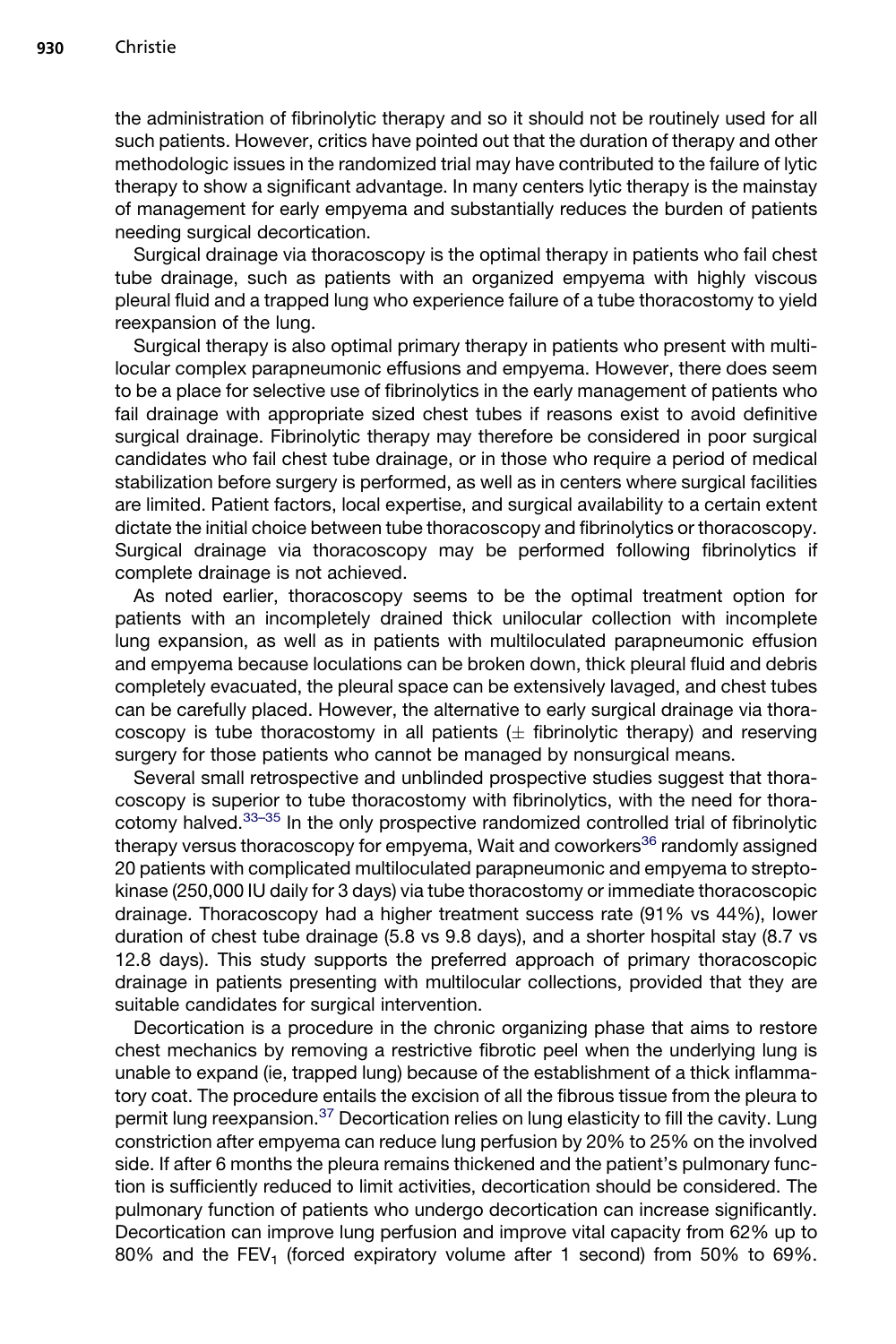Despite the improvement in volumes, the affected lung still remains impaired. It remains a procedure with significant morbidity and a reported mortality of up to 10% so the patient must be fit enough for a major intervention.<sup>[35](#page-14-0)</sup> Some investigators report that pleural thickening may resolve over time and recommend deferring decor-tication for up to 6 months.<sup>[38](#page-15-0)</sup> For asymptomatic patients in whom the sepsis has cleared, the benefit of the procedure is not proved and observation is warranted.

When managing patients with pleural infections in the acute stage, decortication should be considered only for control of pleural sepsis and is rarely required. Generally in the acute phase, lung expansion is possible with thoracoscopic drainage because pleural encasement is not fibrotic. Failure of reexpansion of the lung in the acute phase may be more often secondary to problems of the underlying lung parenchyma that would not be responsive to pleurectomy. It should be applied in the acute phase only if the pleural sepsis cannot be controlled in any other way; debilitated patients may be better managed with open thoracosotomy.

For patients in whom sepsis cannot be controlled acutely with thoracoscopic drainage, and in whom decortication is not appropriate, then window thoracostomy may be performed. Open thoracostomy may be the procedure of choice if there is a permanent supply of causative organisms as a result of bronchopleural fistula or if there is a space issue such as in a postpneumonectomy empyema. Postpneumonectomy empyema is a result of bronchopleural fistula in 80% to 100% of cases, with a mortality of 5% to 35%.[39,40](#page-15-0) From 2% to 10% of pneumonectomies are followed by the development of a bronchopleural fistula.<sup>[39](#page-15-0)</sup>

Open thoracostomy may be performed as a permanent procedure, or as a preliminary procedure before a more definitive treatment.

Definitive treatment after open thoracostomy is a procedure for obliterating the pleural space and this can be accomplished by one of 2 approaches. Thoracoplasty entails diminishing the distance between the lung parenchyma and chest wall by collapsing the roof of the chest wall. $41$  The other option is to fill the space with transposition of viable tissue such as omentum or skeletal muscle. It can be performed as a primary procedure to manage an empyema space or as a staged procedure some months after an open thoracostomy. If an empyema is associated with a bronchopleural fistula, that also needs to be addressed. Operative closure of the bronchial stump can be performed via the previous thoracotomy or transsternally using a transpericardial approach.[42](#page-15-0) Amputation of the airway stump and, on occasion, even carinal resections have been reported.<sup>[43](#page-15-0)</sup> For chronic leaks from the peripheral lung (not the central airway) caused by destruction of the barrier function of the pleural space, placement of vascularized tissue and pleural space obliteration alone should be adequate.

#### SUMMARY

Pleural effusions can occur because of a host of underlying problems. Initial evaluation includes taking a careful medical history, performing a thoracentesis and pleural fluid analysis, and CAT scan imaging. If the cause of the effusion is still not clear after these evaluations and the effusion persists, then a thoracoscopic evaluation with pleural biopsy is generally indicated.

Malignant pleural effusions are ideally treated with thoracoscopy and talc pleurodesis. In patients with poor functional status, tube thoracoscopy and subsequent pleurodesis with sclerosant instillation via the chest tube may be better tolerated. Patients with an entrapped lung are optimally treated with a semipermanent indwelling pleural catheter.

Patients with pneumonia and associated pleural effusion should also be evaluated with thoracentesis. Presence of loculations, or pleural fluid analysis showing bacteria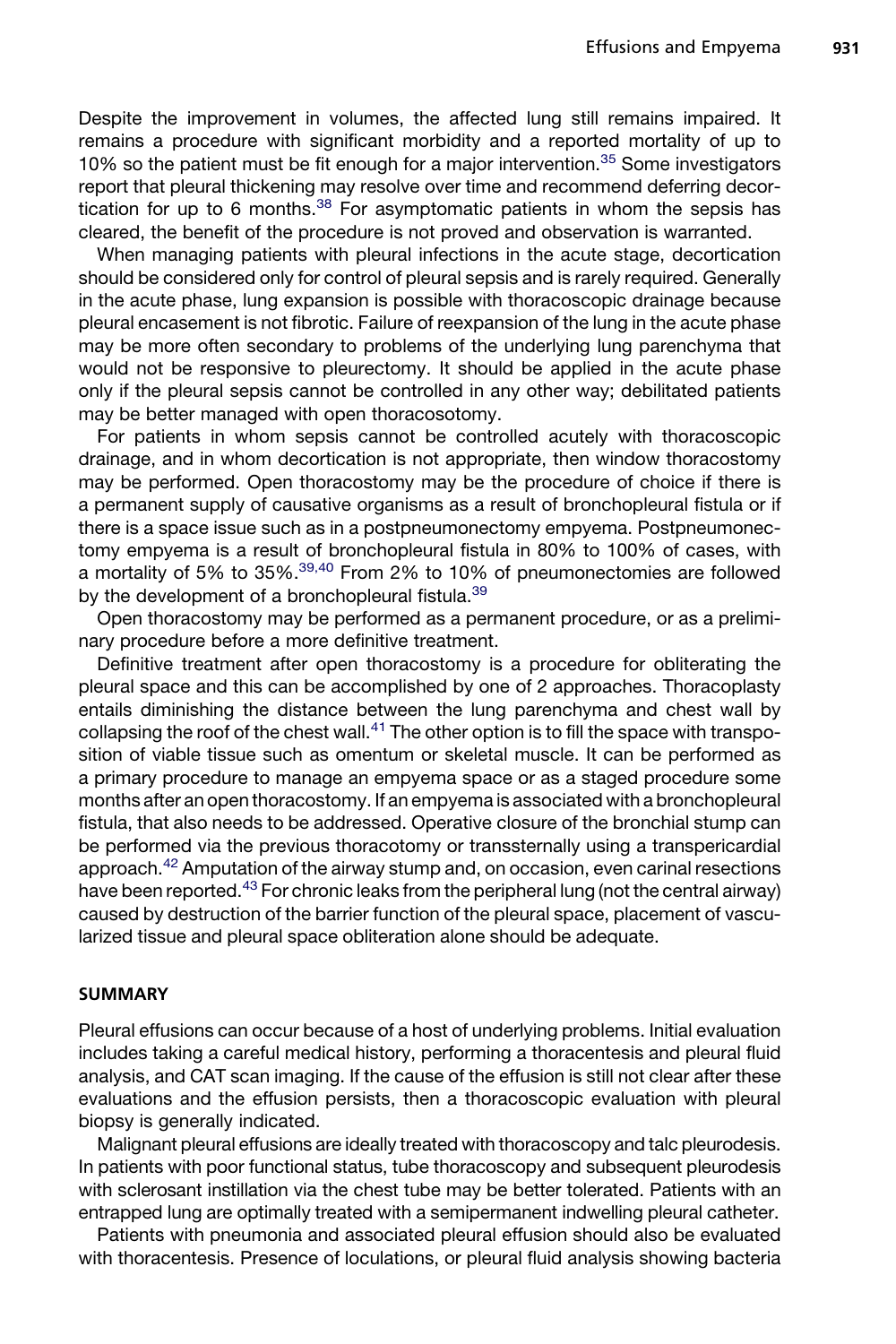<span id="page-13-0"></span>on Gram stain or culture, low glucose or low pH, and frank pus are all indications for immediate drainage. Nonloculated parapneumonic effusion and empyema may be adequately treated with a tube thoracoscopy, but loculated effusions, or those inadequately drained with a chest tube, are best treated with thoracoscopic drainage or a trial of lytic therapy. The fundamental principle of therapy is to eliminate residual space between the pleural surfaces. Existence or lack of dead space within the pleural cavity is a decisive factor influencing outcomes because no effective infection control can be expected in the presence of an active cavity. In select symptomatic patients who have persistent lung entrapment after treatment of an empyema with an associated restrictive defect, thoracotomy and decortication may be indicated to improve pulmonary function.

## **REFERENCES**

- 1. Sahn SA. State of the art, the pleura. Am Rev Respir Dis 1988;138(1):184–234.
- 2. Wang NS. Anatomy of the pleura. Clin Chest Med 1998;19(2):229–40.
- 3. Wang N. The preformed stomas connecting the pleural cavity and the lymphatics in the parietal pleura. Am Rev Respir Dis 1975;111:12–20.
- 4. Rusch VW. Pleural effusions: benign and malignant. In: Patterson GA, Cooper JD, Deslauriers J, et al, editors. Pearson's thoracic and esophageal surgery. 3rd edition. Philadelphia: Churchill Livingstone; 2008. p. 1042–54. [Chapter 85].
- 5. Heffner J, Klein J. Recent advances in the diagnosis and management of malignant pleural effusions. Mayo Clin Proc 2008;83(2):235–50.
- 6. Shaw P, Agarwal R. Pleurodesis for malignant pleural effusions. Cochrane Database Syst Rev 2009;1:CD0002916. DOI:10.1002/14651858.CD0002916.pub2.
- 7. Maskell NA, Lee YC, Gleeson FV, et al. Randomised trials describing lung inflammation after pleurodesis with talc of varying particle size. Am J Respir Crit Care Med 2004;170:377–82.
- 8. Goodman A, Davies C. Efficacy of short-term versus long-term chest tube drainage following talc slurry pleurodesis in patients with malignant pleural effusions: a randomized trial. Lung Cancer 2006;54:51–5.
- 9. Villanueva AG, Gray AW, Shahian DM, et al. Efficacy of short term versus long term tube thoracostomy drainage before tetracycline pleurodesis in the treatment of malignant pleural effusions. Thorax 1994;49(1):23–5.
- 10. Tan C, Sedrakyan A, Browne J, et al. The evidence on the effectiveness of management for malignant pleural effusion: a systematic review. Eur J Cardiothorac Surg 2006;29:829–38.
- 11. Dresler C, Olak J, Herndon J, et al. Phase III intergroup study of talc poudrage vs talc slurry sclerosis for malignant pleural effusion. Chest 2005;127:909–15.
- 12. Stefani A, Natali P, Casali C, et al. Talc poudrage versus talc slurry in the treatment of malignant pleural effusion. A prospective comparison study. Eur J Cardiothorac Surg 2006;30:827–32.
- 13. Steger V, Mika U, Toomes H, et al. Who gains most? A 10-year experience with 611 thoracoscopic talc pleurodeses. Ann Thorac Surg 2007;83:1940–5.
- 14. Tremblay A, Michaud G. Single-center experience with 250 tunneled pleural catheter insertions for malignant pleural effusion. Chest 2006;129(2):362–8.
- 15. Tremblay A, Mason C, Michaud G. Use of tunneled catheters for malignant pleural effusions in patients fit for pleurodesis. Eur Respir J 2007;30:759–62.
- 16. Putnam JB, Light R, Rodriguez RM, et al. A randomized comparison of indwelling pleural catheter and doxycycline pleurodesis in the management of malignant pleural effusions. Cancer 1999;86:1992–9.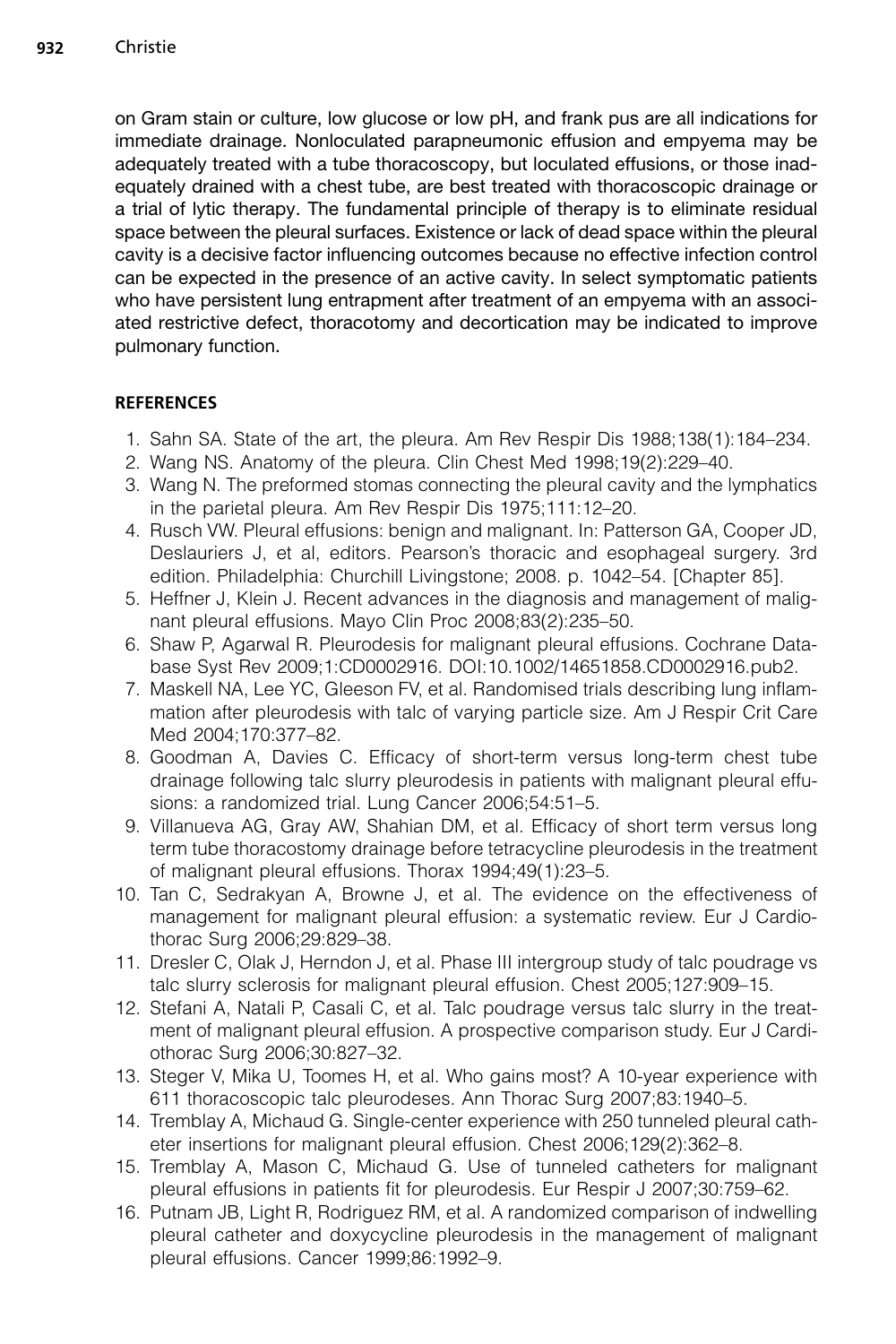- <span id="page-14-0"></span>17. Koegelenberg CF, Diacon AH, Bolliger CT. Parapneumonic pleural effusion and empyema. Respiration 2008;75:241–50.
- 18. Sasse SA, Jadus MR, Kukes GD. Pleural fluid transforming factor beta-one correlates with pleural fibrosis in experimental empyema. Am J Respir Crit Care Med 2003;168:700–5.
- 19. Light RW. Parapneumonic effusions and empyema. Proc Am Thorac Soc 2006;3: 75–80.
- 20. Tsai TH, Yang PC. Ultrasound in the diagnosis and management of pleural disease. Curr Opin Pulm Med 2003;9:282–90.
- 21. Aquino SL, Webb WR, Gushiken BJ. Pleural exudates and transudates: diagnosis with contrast-enhanced CT. Radiology 1994;192:803–8.
- 22. Chapman SJ, Davies RJ. Recent advances in parapneumonic effusions and empyema. Curr Opin Pulm Med 2004;10:299–304.
- 23. Simmers TA, Jie C, Sie B. Minimally invasive treatment of thoracic empyema. Thorac Cardiovasc Surg 1999;47:77–81.
- 24. Bouros D, Tzouvelekis A, Antoniou KM, et al. Intrapleural fibrinolytic therapy for pleural infection. Pulm Pharmacol Ther 2007;20:616–26.
- 25. Tuncozgur B, Ustunsoy H, Sirikoz MC, et al. Intrapleural urokinase in the management of parapneumonic empyema: a randomized controlled trial. Int J Clin Pract 2001;55:658–60.
- 26. Diacon AH, Theron J, Schuurmans MM, et al. Intrapleural streptokinase for empyema and complicated parapneumonic effusions. Am J Respir Crit Care Med 2004;170:49–53.
- 27. Misthos P, Sepsa E, Konstantinou M, et al. Early use of intrapleural fibrinolytics in the management of postpneumonic empyema. A prospective study. Eur J Cardiothorac Surg 2005;28:599–603.
- 28. Davies RJ, TRaill ZC, Gleeson FV. Randomized controlled trial of intrapleural streptokinase in community acquired pleural infections. Thorax 1997;52:416–21.
- 29. Bouros D, Schiza S, Tzanakis N, et al. Intrapleural urokinase versus normal saline in the treatment of complicated parapneumonic effusions and empyema. A randomized, double-blind study. Am J Respir Crit Care Med 1999;159:37–42.
- 30. Tokuda Y, Matsushima D, Stein GH, et al. Intrapleural fibrinolytic agents for empyema and complicated parapneumonic effusions: a meta-analysis. Chest 2006;129:783–90.
- 31. Cameron R, Davies HR. Intrapleural fibrinolytic therapy versus conservative management in the treatment of adult parapneumonic effusions and empyema. Cochrane Database Syst Rev 2008;2:CD0023112.
- 32. Maskell NA, Davies CW, Nunn AJ, et al. U.K. Controlled trial of intrapleural streptokinase for pleural infection. N Engl J Med 2005;352:865–74.
- 33. Cassina PC, Hauser M, Hillejan L, et al. Video-assisted thoracoscopy in the treatment of pleural empyema: stage-based management and outcome. J Thorac Cardiovasc Surg 1999;117:234–8.
- 34. Silen ML, Naunheim KS. Thoracoscopic approach to the management of empyema thoracis: indications and results. Chest Surg Clin N Am 1996;6:491–9.
- 35. Pothula V, Krellenstein DJ. Early aggressive surgical management of parapneumonic empyemas. Chest 1994;105:832–6.
- 36. Wait MA, Sharma S, Hohn J, et al. A randomized trial of empyema therapy. Chest 1997;111:1548–51.
- 37. Thurer RJ. Decortication in thoracic empyema: indications and surgical technique. Chest Surg Clin N Am 1996;6:461–90.